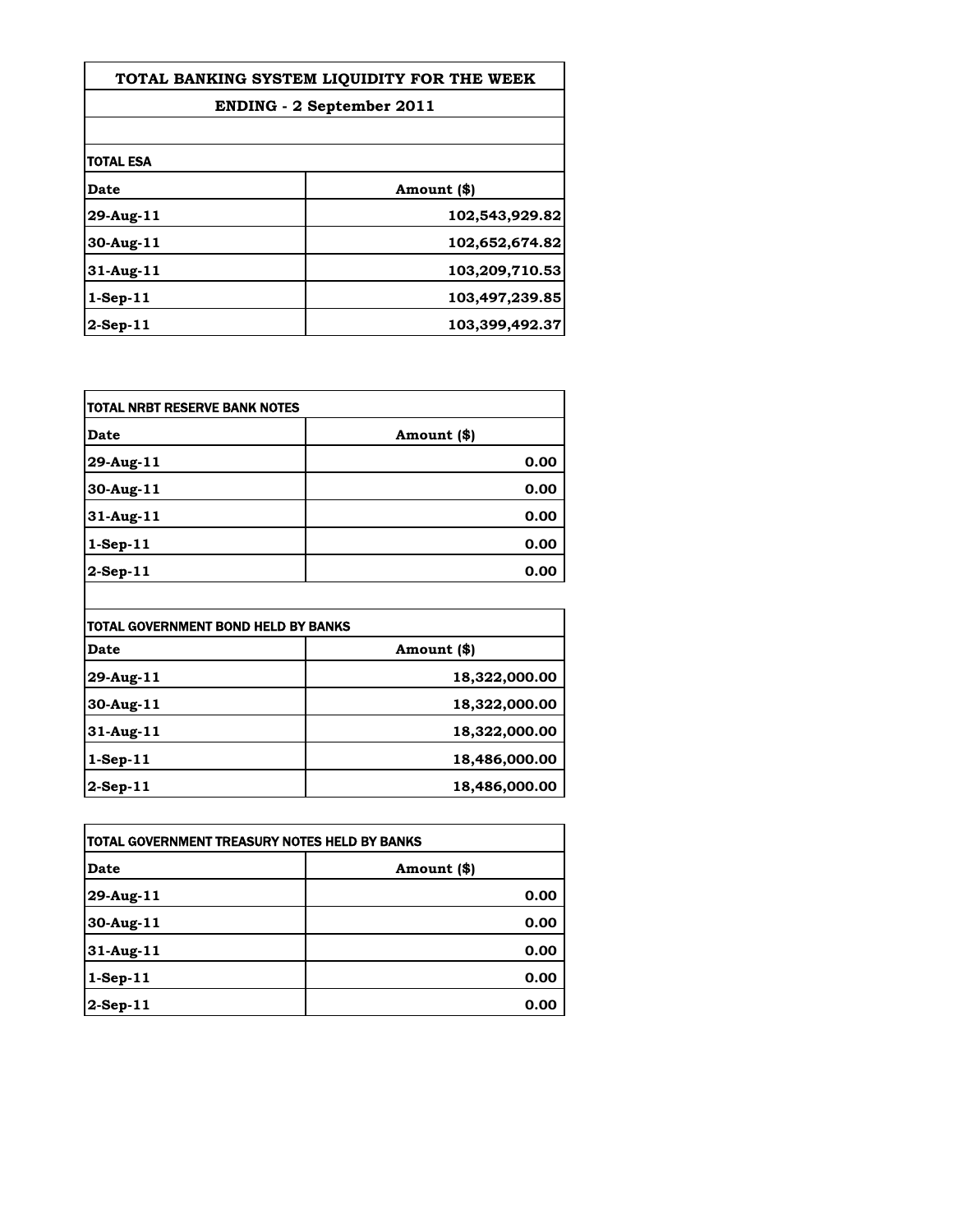| TOTAL BANKING SYSTEM LIQUIDITY FOR THE WEEK |                |
|---------------------------------------------|----------------|
| <b>ENDING - 9 September 2011</b>            |                |
|                                             |                |
| itotal esa                                  |                |
| Date                                        | Amount (\$)    |
| $5-Step-11$                                 | 103,162,839.71 |
| $6-Sep-11$                                  | 103,328,071.66 |
| $7-Sep-11$                                  | 103,840,432.44 |
| $8-Sep-11$                                  | 101,805,027.73 |
| 9-Sep-11                                    | 102,048,380.72 |

| <b>TOTAL NRBT RESERVE BANK NOTES</b> |             |
|--------------------------------------|-------------|
| <b>Date</b>                          | Amount (\$) |
| 5-Sep-11                             | 0.00        |
| $6-Sep-11$                           | 0.00        |
| 7-Sep-11                             | 0.00        |
| $8-Sep-11$                           | 0.00        |
| $9-Sep-11$                           | 0.00        |

| TOTAL GOVERNMENT BOND HELD BY BANKS |               |
|-------------------------------------|---------------|
| Date                                | Amount (\$)   |
| 5-Sep-11                            | 18,486,000.00 |
| $6-Sep-11$                          | 18,486,000.00 |
| 7-Sep-11                            | 18,486,000.00 |
| 8-Sep-11                            | 18,486,000.00 |
| 9-Sep-11                            | 18,486,000.00 |

 $\mathsf{l}$ 

| ITOTAL GOVERNMENT TREASURY NOTES HELD BY BANKS |             |
|------------------------------------------------|-------------|
| <b>Date</b>                                    | Amount (\$) |
| 5-Sep-11                                       | 0.00        |
| $6-Sep-11$                                     | 0.00        |
| 7-Sep-11                                       | 0.00        |
| 8-Sep-11                                       | 0.00        |
| 9-Sep-11                                       | 0.00        |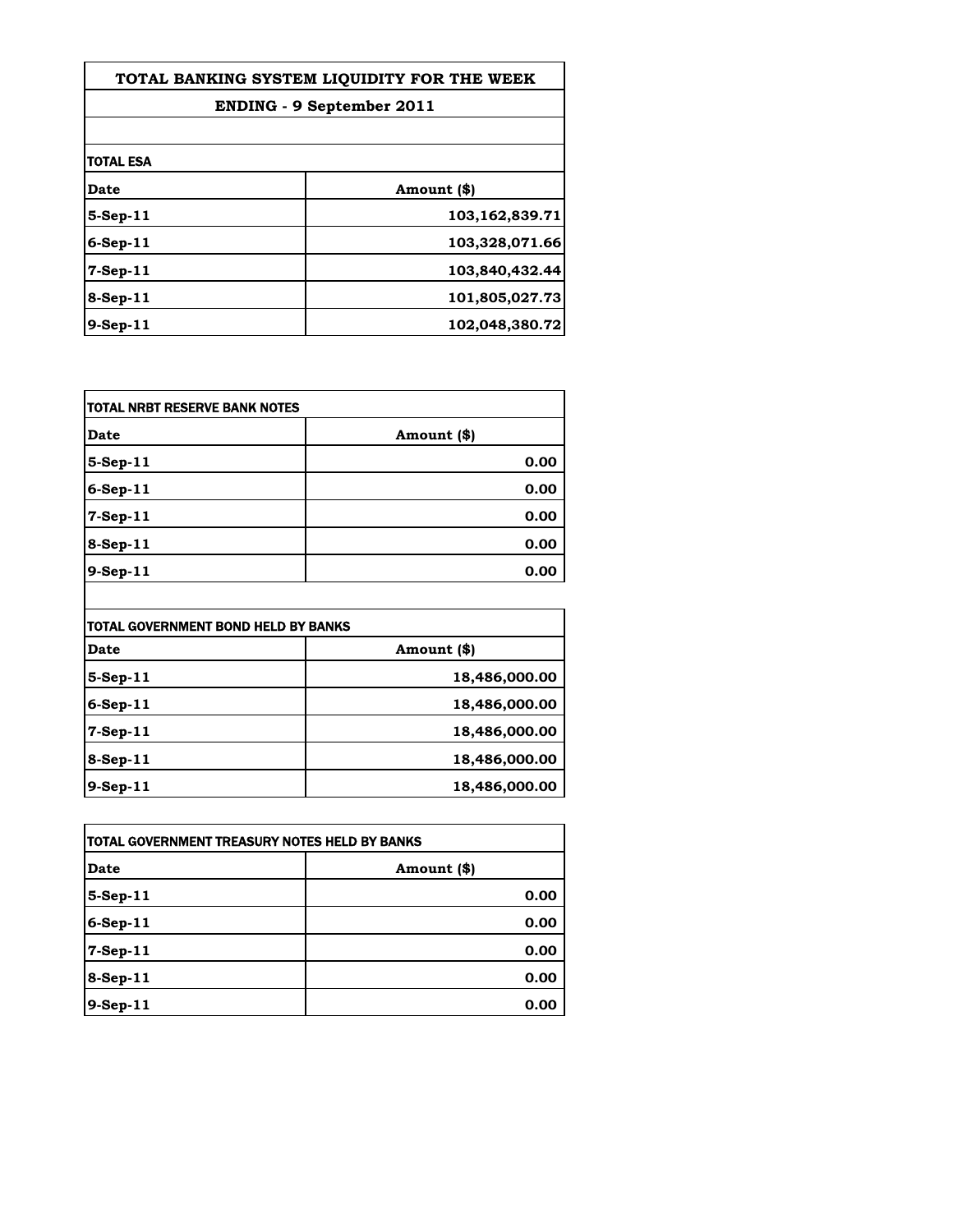| TOTAL BANKING SYSTEM LIOUIDITY FOR THE WEEK |                                  |
|---------------------------------------------|----------------------------------|
|                                             | <b>ENDING -16 September 2011</b> |
|                                             |                                  |
| itotal ESA                                  |                                  |
| Date                                        | Amount (\$)                      |
| $12$ -Sep-11                                | 102,857,015.33                   |
| $13-Sep-11$                                 | 102,588,592.87                   |
| $14-Sep-11$                                 | 103,216,234.94                   |
| $15$ -Sep-11                                | 102,741,551.05                   |
| 16-Sep-11                                   | 102,239,455.45                   |

| <b>TOTAL NRBT RESERVE BANK NOTES</b> |             |
|--------------------------------------|-------------|
| <b>Date</b>                          | Amount (\$) |
| 12-Sep-11                            | 0.00        |
| 13-Sep-11                            | 0.00        |
| 14-Sep-11                            | 0.00        |
| 15-Sep-11                            | 0.00        |
| 16-Sep-11                            | 0.00        |

| TOTAL GOVERNMENT BOND HELD BY BANKS |               |
|-------------------------------------|---------------|
| <b>Date</b>                         | Amount (\$)   |
| 12-Sep-11                           | 18,486,000.00 |
| 13-Sep-11                           | 18,486,000.00 |
| 14-Sep-11                           | 18,486,000.00 |
| 15-Sep-11                           | 18,486,000.00 |
| 16-Sep-11                           | 18,486,000.00 |

 $\overline{\phantom{a}}$ 

| <b>ITOTAL GOVERNMENT TREASURY NOTES HELD BY BANKS</b> |             |
|-------------------------------------------------------|-------------|
| Date                                                  | Amount (\$) |
| $12$ -Sep-11                                          | 0.00        |
| 13-Sep-11                                             | 0.00        |
| 14-Sep-11                                             | 0.00        |
| 15-Sep-11                                             | 0.00        |
| $16-Sep-11$                                           | 0.00        |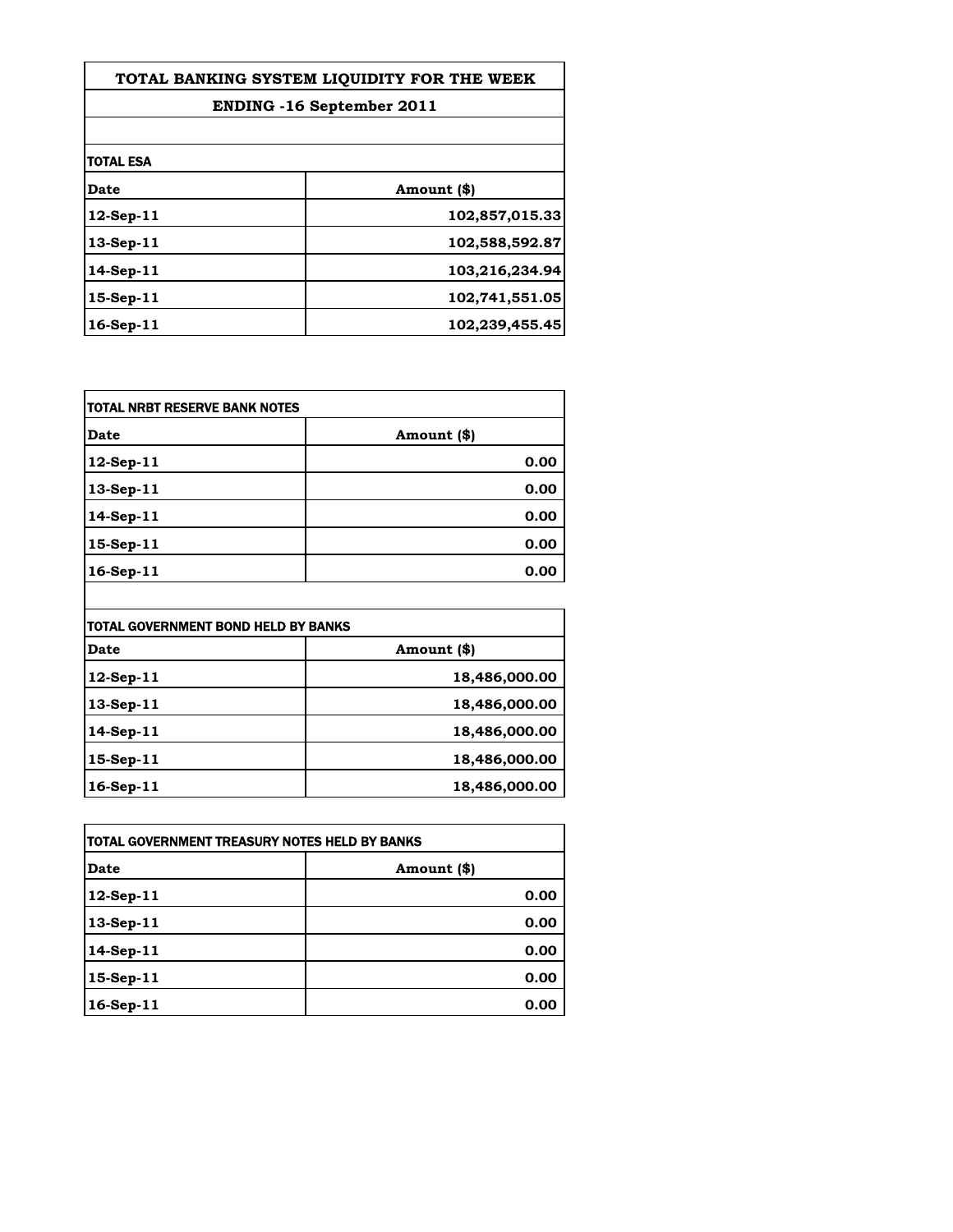| TOTAL BANKING SYSTEM LIQUIDITY FOR THE WEEK<br><b>ENDING -23 September 2011</b> |                |
|---------------------------------------------------------------------------------|----------------|
|                                                                                 |                |
| <b>TOTAL ESA</b>                                                                |                |
| Date                                                                            | Amount (\$)    |
| 19-Sep-11                                                                       | 102,935,007.57 |
| 20-Sep-11                                                                       | 103,346,299.64 |
| 21-Sep-11                                                                       | 101,923,407.38 |
| 22-Sep-11                                                                       | 101,678,472.90 |
| $23-Sep-11$                                                                     | 101,678,322.90 |

| <b>TOTAL NRBT RESERVE BANK NOTES</b> |             |
|--------------------------------------|-------------|
| <b>Date</b>                          | Amount (\$) |
| 19-Sep-11                            | 0.00        |
| 20-Sep-11                            | 0.00        |
| 21-Sep-11                            | 0.00        |
| 22-Sep-11                            | 0.00        |
| 23-Sep-11                            | 0.00        |

| TOTAL GOVERNMENT BOND HELD BY BANKS |               |
|-------------------------------------|---------------|
| <b>Date</b>                         | Amount (\$)   |
| 19-Sep-11                           | 18,486,000.00 |
| 20-Sep-11                           | 18,486,000.00 |
| 21-Sep-11                           | 18,486,000.00 |
| 22-Sep-11                           | 18,486,000.00 |
| 23-Sep-11                           | 18,486,000.00 |

| <b>ITOTAL GOVERNMENT TREASURY NOTES HELD BY BANKS</b> |             |
|-------------------------------------------------------|-------------|
| Date                                                  | Amount (\$) |
| 19-Sep-11                                             | 0.00        |
| 20-Sep-11                                             | 0.00        |
| 21-Sep-11                                             | 0.00        |
| 22-Sep-11                                             | 0.00        |
| 23-Sep-11                                             | 0.00        |